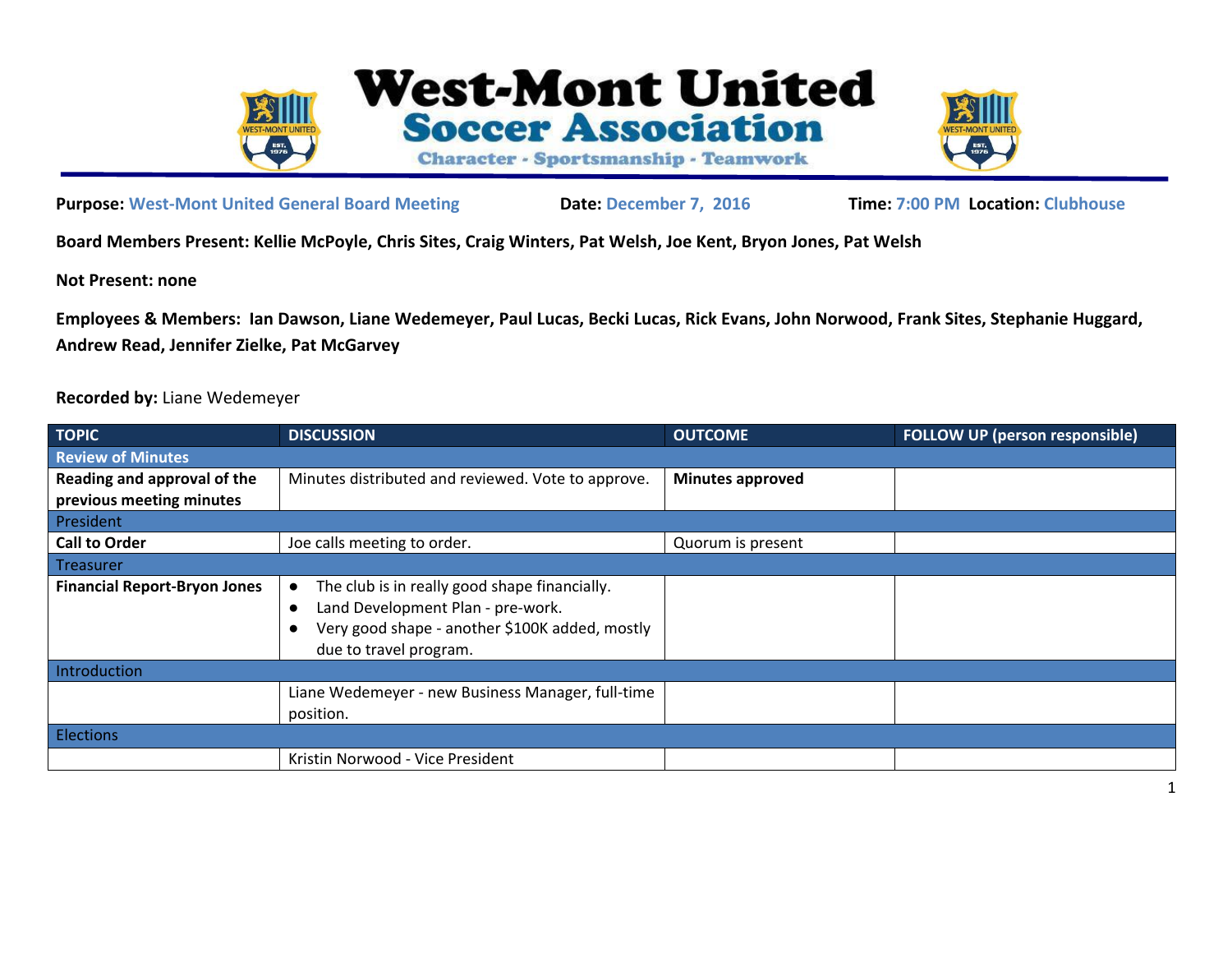|                                           | Bryon Jones - Treasurer<br><b>Chris Sites - Marketing</b>                                                                                                                                                                                                                                                                                                                                                                                                                                                                                                                                                                                                                                                                                                                                                                                                                                                                                    | <b>Bryon Accomplishments:</b><br>revise financials, 1st Audit,<br>Capex financing/budget.<br>Improve budgeting for club.<br>Chris Accomplishments:<br>Accomplishments:<br>Fundraising, Exec Dir job<br>description, Sponsorship. |  |
|-------------------------------------------|----------------------------------------------------------------------------------------------------------------------------------------------------------------------------------------------------------------------------------------------------------------------------------------------------------------------------------------------------------------------------------------------------------------------------------------------------------------------------------------------------------------------------------------------------------------------------------------------------------------------------------------------------------------------------------------------------------------------------------------------------------------------------------------------------------------------------------------------------------------------------------------------------------------------------------------------|----------------------------------------------------------------------------------------------------------------------------------------------------------------------------------------------------------------------------------|--|
| <b>New Business</b>                       |                                                                                                                                                                                                                                                                                                                                                                                                                                                                                                                                                                                                                                                                                                                                                                                                                                                                                                                                              |                                                                                                                                                                                                                                  |  |
| <b>Executive Director - Ian</b><br>Dawson | Intramural:<br>Just under 1100 participants in Intramural<br>U5 professional training support program run on<br>Saturday's by our directors and professional staff<br>members<br>U6-U7 G and B success supplemental<br>development Friday night professional training<br>Fun day was participated by all teams and<br>players and write up and pictures of event are on<br>the website, Philadelphia Union and their mobile<br>truck attended event and said it was amazing<br>event from outside vendor looking in.<br>Keeping to grade year for IM<br>$\bullet$<br>Registration is open - Spring<br>Shout out to Paul with referee's and game<br>schedule<br>Shout out to Craig with many hours supporting<br>the Saturday's with great service for our<br>members<br>Travel Boys: U9-U18 WMUSA & Montco Boys:<br>2007 U10B United: Bethesda Finalists<br>2003 U14B/2002 U15B Montco: Bethesda 3rd<br>Place<br>11 Tournament Championships |                                                                                                                                                                                                                                  |  |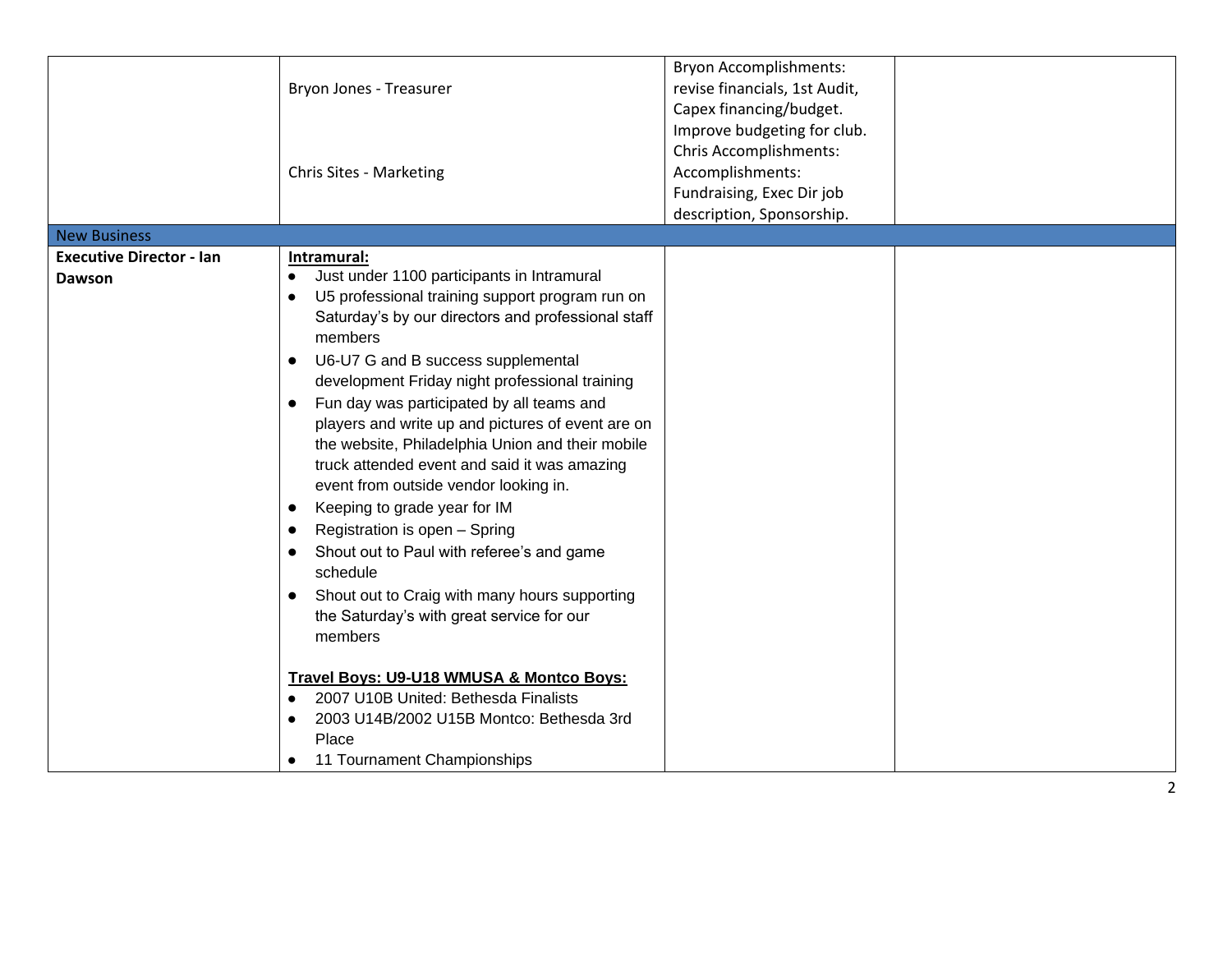| 12 Tournament Finalists/Runners Up<br>$\bullet$          |  |
|----------------------------------------------------------|--|
| APL League: 2006B United Semi Finalists in<br>$\bullet$  |  |
| Playoffs                                                 |  |
| Delco League: 2007B United & Union (Top 3<br>$\bullet$   |  |
| Finish), 2006B Runners Up, 2005B 3rd Place,              |  |
| 2004B 3rd Place                                          |  |
| EDP League: 2003B United 3rd Place -<br>$\bullet$        |  |
| Championship; 2002B Montco Champions - 2nd               |  |
| <b>Division</b>                                          |  |
| U16+ Montco PA Classics Showcase went 4-2-3<br>$\bullet$ |  |
| Notable ranks:<br>$\bullet$                              |  |
| 2002 U15B Montco: #3 PAE Rank (21 in                     |  |
| USA)                                                     |  |
| 04 U13B Montco rank 8 <sup>th</sup> in PAE               |  |
| 03,00,98 boys in top 20 PAE                              |  |
| U16+ Montco PA Classics Showcase went 4-2-3<br>$\bullet$ |  |
|                                                          |  |
| Travel Girls: U9-U18 WMUSA & Montco Girls:               |  |
| 14 Tournament Championships (8 WMUSA, 6<br>$\bullet$     |  |
| Montco)                                                  |  |
| 10 Tournament Finalists (7 WMUSA, 3 Montco)<br>$\bullet$ |  |
| 6 Top 3 League Finishes (4 WMUSA (PAGS), 2<br>$\bullet$  |  |
| Montco (EDP))                                            |  |
| 2003 U14G Montco: Bethesda Champions<br>$\bullet$        |  |
| 2006 U11G United & 2008 U9G United:<br>$\bullet$         |  |
| <b>Bethesda Finalists</b>                                |  |
| 2007 U10G United: Undefeated in PAGS<br>$\bullet$        |  |
| 99 Montco Girls finalist at EDP Showcase<br>$\bullet$    |  |
| PA Classics girls this weekend: 99's<br>$\bullet$        |  |
| Notable Ranks:<br>$\bullet$                              |  |
| 2006 G U11 United 9th in PAE                             |  |
| 2004 U13 Montco Girls 3rd in State (93rd in              |  |
| USA)                                                     |  |
| 2003 U14 Montco 9th in PAE                               |  |
|                                                          |  |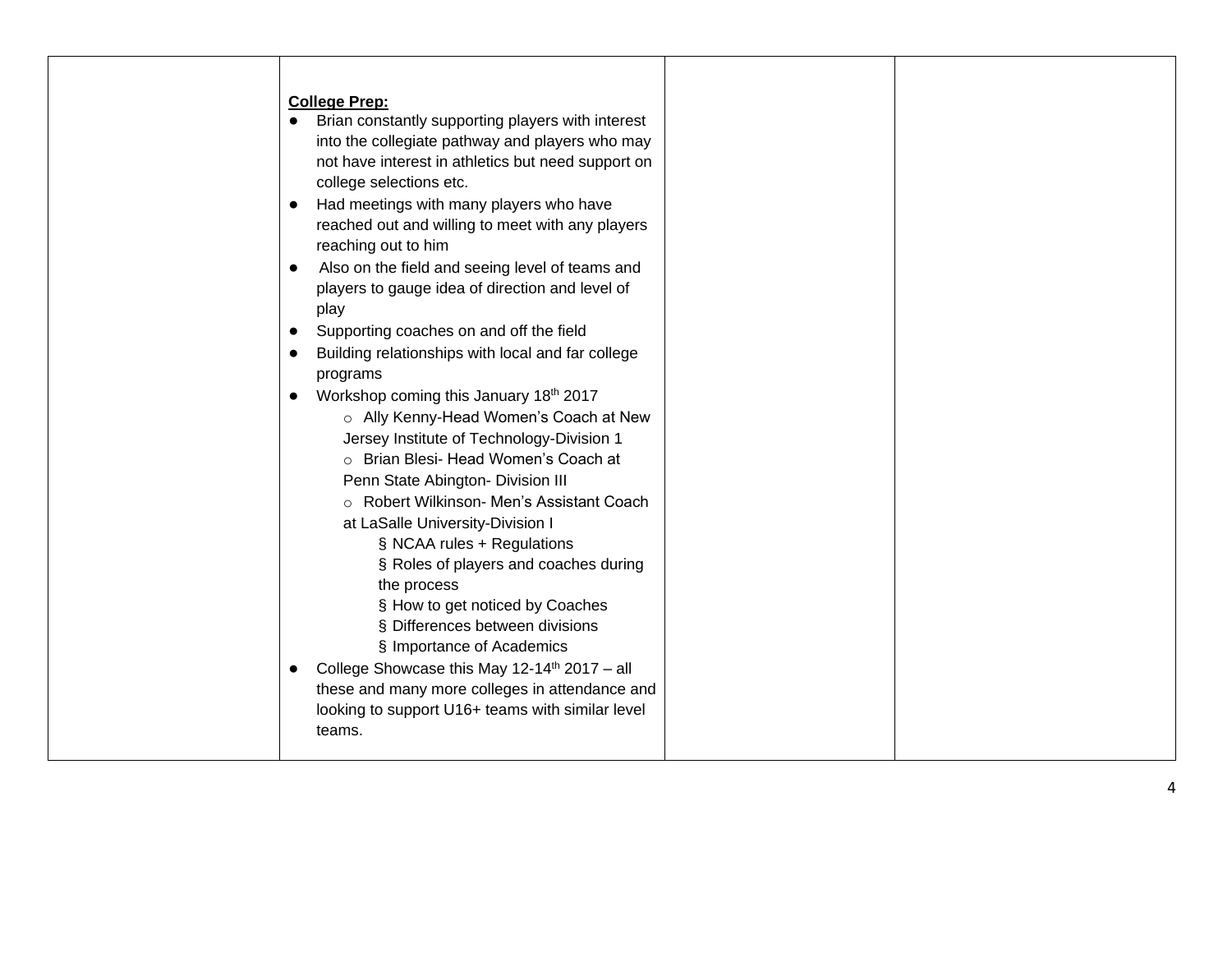|                                       | ADA: is in full swing - Advanced technical                      |
|---------------------------------------|-----------------------------------------------------------------|
|                                       | development program to enhance player in                        |
|                                       | challenging yet rewarding session by high level                 |
|                                       | coaches: 108 participants                                       |
|                                       | <b>Men's Majors Team:</b>                                       |
|                                       | 1 <sup>st</sup> season                                          |
|                                       | Qtr finals of Amateur Cup and lost to finalist                  |
|                                       | Lost 1 game in league and hot on the heels of                   |
|                                       | first place                                                     |
|                                       | Training through winter - interested high level                 |
|                                       | let us know                                                     |
|                                       | Next year looking to place in Majors league for<br>$\bullet$    |
|                                       | higher level                                                    |
|                                       |                                                                 |
|                                       | Tournaments:                                                    |
|                                       | Mother's Day Cup has been out since<br>$\bullet$                |
|                                       | September and marketing is continuou; 1 day                     |
|                                       | event                                                           |
|                                       | 3v3 Soccer Showcase - June 17th                                 |
|                                       | BAH bigger and better next year                                 |
| <b>Marketing</b>                      | Call for sponsorship starting in January.<br>$\bullet$          |
| <b>Technical Director - Alex</b>      | Met with coaches before they left for holidays.<br>$\bullet$    |
| <b>Zielke</b>                         | They are doing a great job moving this club                     |
|                                       | forward.                                                        |
|                                       | Site Improvement Plan: Leading the fundraising                  |
|                                       | charge. Quiet phase getting organized.                          |
| <b>Facilities - Pat Welch</b>         | Wrapping things up for the season.<br>$\bullet$                 |
|                                       | Touch up painting.<br>$\bullet$                                 |
|                                       | Snow removal contract - about to get it<br>$\bullet$            |
|                                       | approved.                                                       |
|                                       | "Hockey goals" are not in good shape (Paul<br>$\bullet$         |
|                                       | Lucas - will have to replace some of them).                     |
| <b>Director of Support Services -</b> | Spring Intramurals registration is open.<br>$\bullet$           |
| <b>Kellie McPoyle</b>                 | Referee class in February - link will be up on the<br>$\bullet$ |